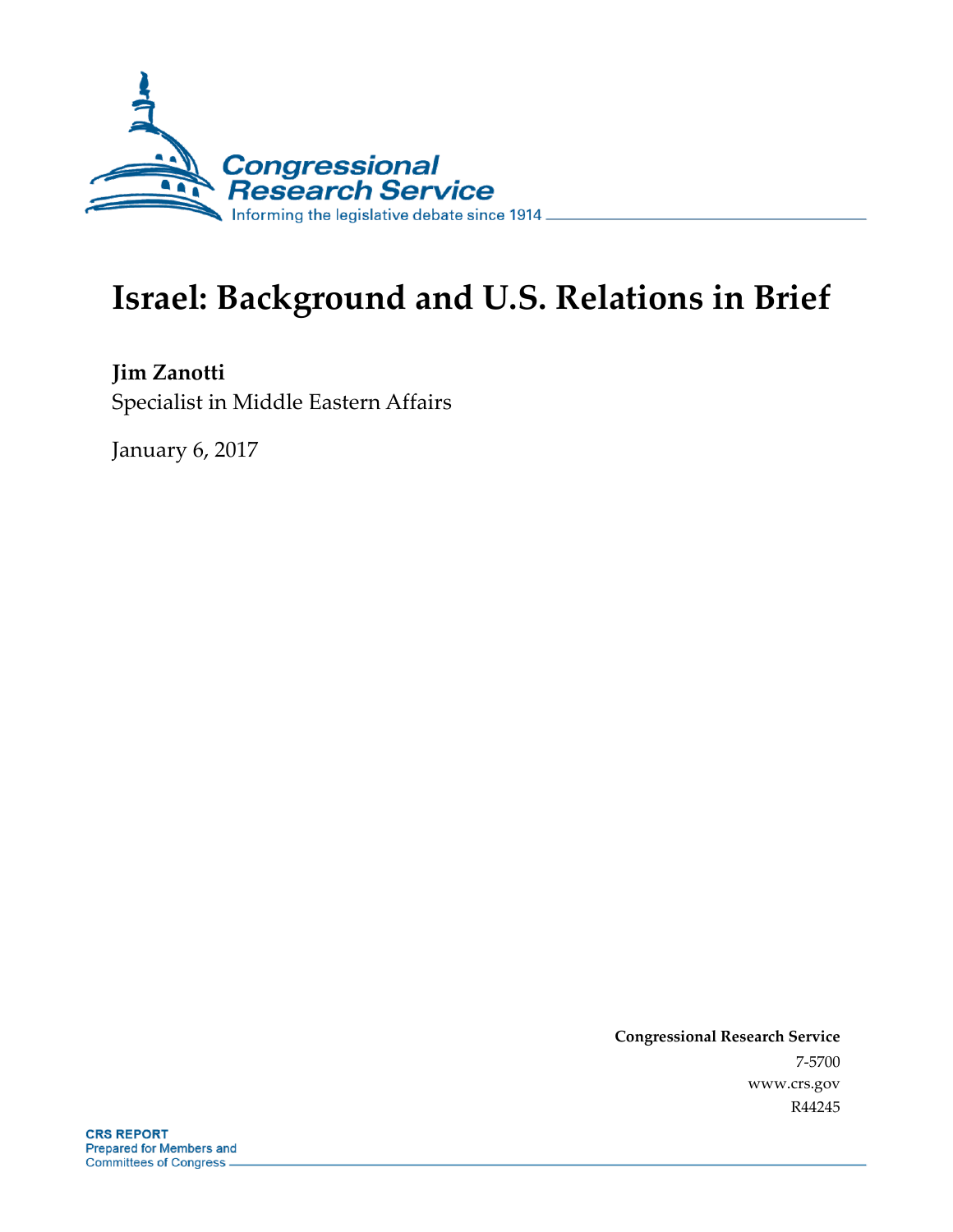## **Contents**

### Figures

### Contacts

|--|--|--|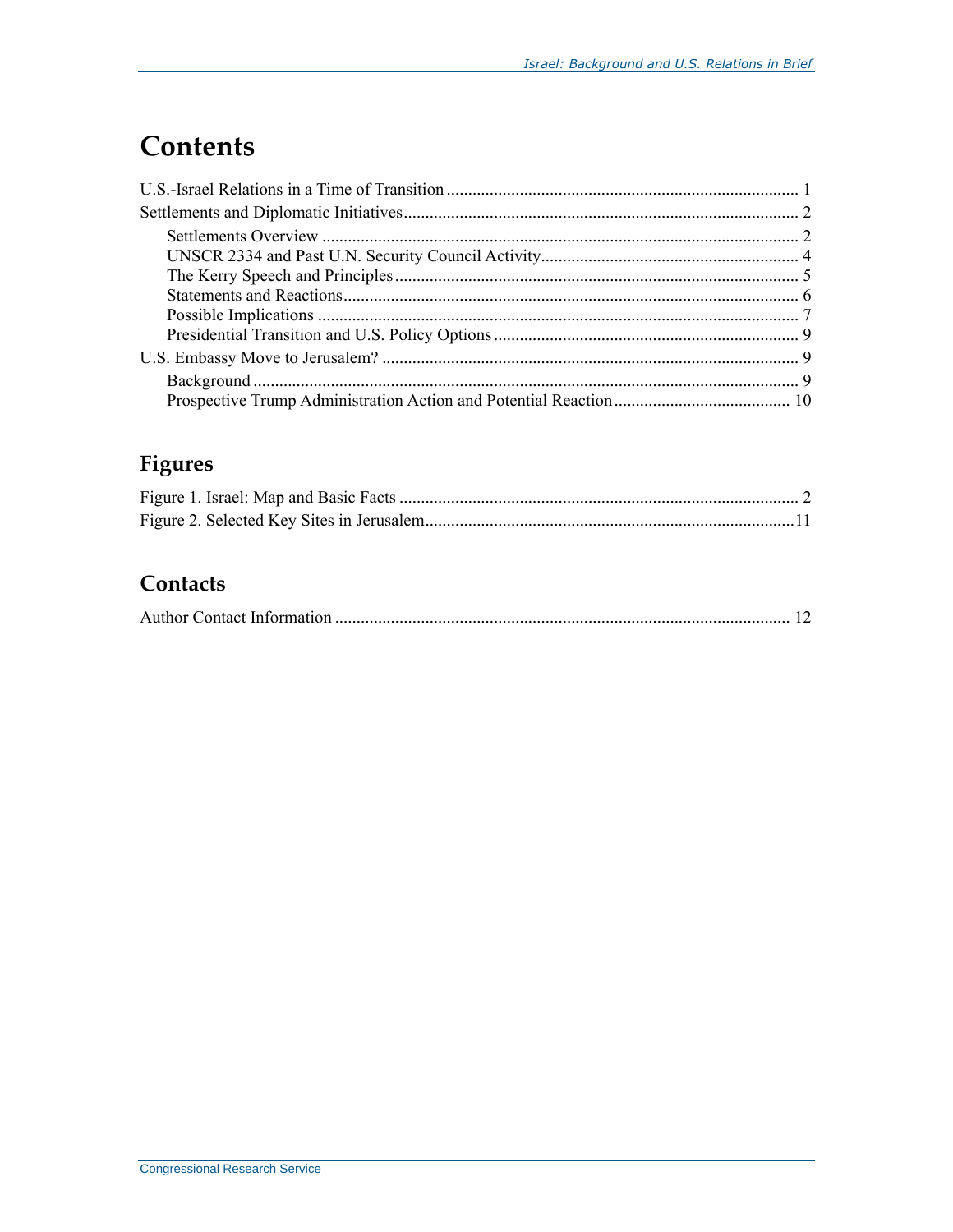## **U.S.-Israel Relations in a Time of Transition**

For decades, strong bilateral relations have fueled and reinforced significant U.S.-Israel cooperation in many areas, including regional security. Nonetheless, at various points throughout the relationship, U.S. and Israeli policies have diverged on some important issues. Significant differences regarding regional issues—notably Iran and the Palestinians—have arisen or intensified since 2009, during the tenures of President Barack Obama and Israeli Prime Minister Binyamin Netanyahu.<sup>1</sup>

Since the 2016 U.S. election, a number of developments involving President-elect Donald Trump, the Obama Administration, Israeli leaders, and various other actors (including Members of Congress) have arisen. These developments have already affected U.S. policy in relation to Israel or may affect it following Trump's inauguration; they include the following.

- Several controversies regarding Israeli settlements in the West Bank and East Jerusalem, including the U.N. Security Council's adoption of Resolution 2334 (UNSCR 2334) on December 23, 2016, by a vote of 14 in favor, zero against, and one abstention by the United States.
- Principles advanced as a possible basis for future Israeli-Palestinian negotiations by Secretary of State John Kerry on December 28, 2016, and other statements and actions related to issues of Israeli-Palestinian dispute as the U.S. presidential transition approaches.
- The possibility that the incoming Administration could move the U.S. embassy from Tel Aviv to Jerusalem.
- Public efforts by Netanyahu and other Israeli leaders to influence the incoming Administration's stance on the 2015 Iran nuclear deal (the Joint Comprehensive Plan of Action, or JCPOA).

Also, in early January 2017, a legal probe of Prime Minister Netanyahu turned into a criminal investigation—in connection with possibly unlawful receipt of gifts—that some observers speculate could threaten his term of office.<sup>2</sup> Netanyahu has stated that the allegations of misconduct constitute "persecution" and insisted that they would come to nothing.<sup>3</sup>

For background information and analysis, see CRS Report RL33476, *Israel: Background and U.S. Relations*, by Jim Zanotti; CRS Report RL33222, *U.S. Foreign Aid to Israel*, by Jeremy M. Sharp; and CRS Report R44281, *Israel and the Boycott, Divestment, and Sanctions (BDS) Movement*, coordinated by Jim Zanotti.

<sup>1</sup> See, e.g., Jeffrey Goldberg, "The Obama Doctrine," *The Atlantic*, April 2016; Jason M. Breslow, "Dennis Ross: Obama, Netanyahu Have a 'Backdrop of Distrust,'" PBS Frontline, January 6, 2016; Sarah Moughty, "Michael Oren: Inside Obama-Netanyahu's Relationship," PBS Frontline, January 6, 2016.

<sup>2</sup> Amir Oren, "Only a Surprise Can Save Netanyahu from an Indictment," *Ha'aretz*, January 3, 2017.

<sup>3</sup> Rory Jones, "Netanyahu Rejects Allegations of Graft," *Wall Street Journal*, January 4, 2017.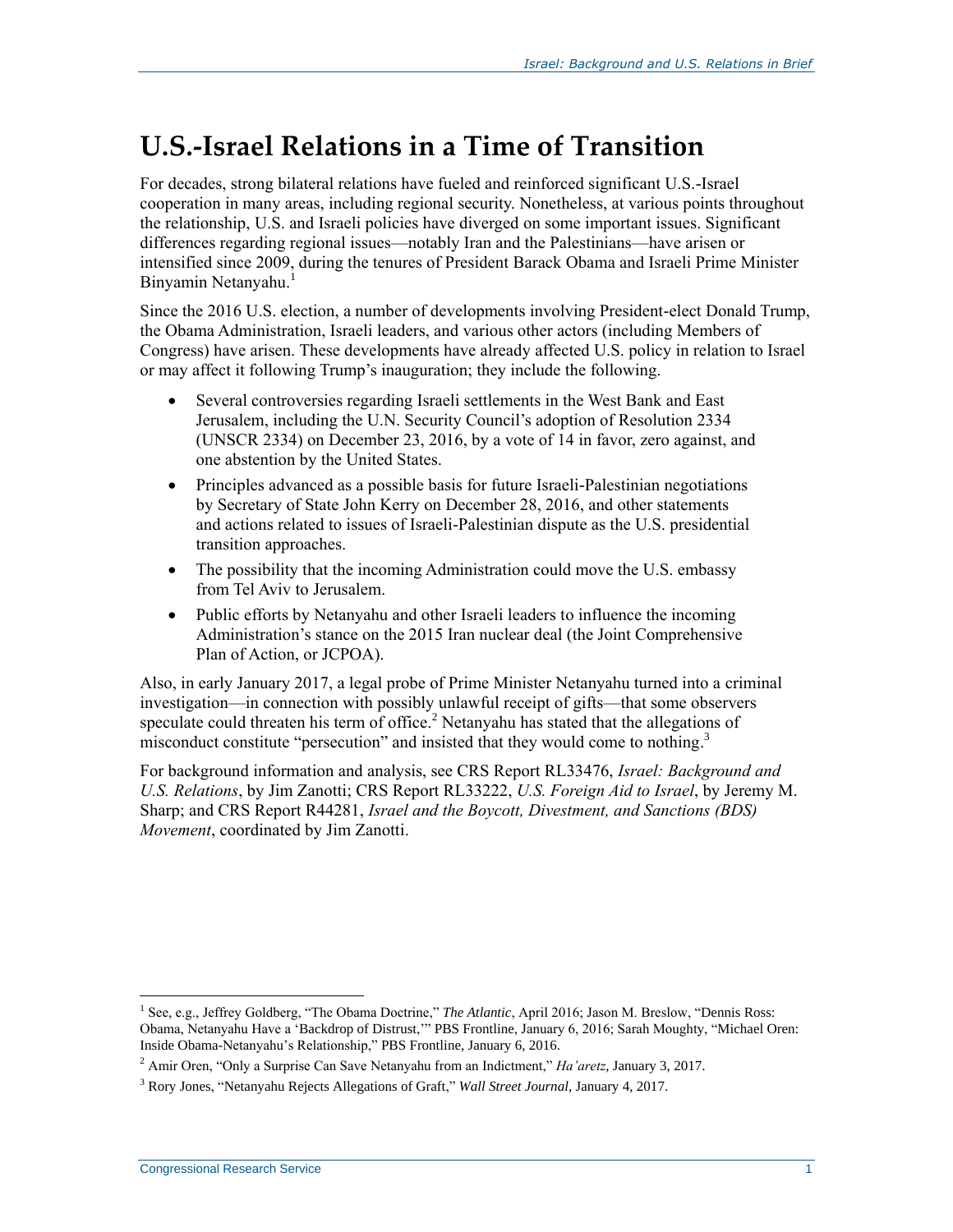

#### **Figure 1. Israel: Map and Basic Facts**

**Sources:** Graphic created by CRS. Map boundaries and information generated by Hannah Fischer using Department of State Boundaries (2011); Esri (2013); the National Geospatial-Intelligence Agency GeoNames Database (2015); DeLorme (2014). Fact information from CIA, *The World Factbook*; Economist Intelligence Unit; IMF World Outlook Database; Israel Central Bureau of Statistics. All numbers are estimates and as of 2016 unless specified.

**Notes:** United Nations Disengagement Observer Force (UNDOF) withdrew to Israeli-controlled territory in the Golan Heights in September 2014. The West Bank is Israeli-administered with current status subject to the 1995 Israeli-Palestinian Interim Agreement; permanent status to be determined through further negotiation. The status of the Gaza Strip is a final status issue to be resolved through negotiations. Israel proclaimed Jerusalem as its capital in 1950, but the United States, like nearly all other countries, retains its embassy in Tel Aviv-Yafo. Boundary representation is not necessarily authoritative.

### **Settlements and Diplomatic Initiatives**

#### **Settlements Overview**

Since 1967, hundreds of thousands of Israeli civilians have settled in territory that the Israel has occupied militarily since that year's Arab-Israeli war. Approximately 371,000 Israelis live in West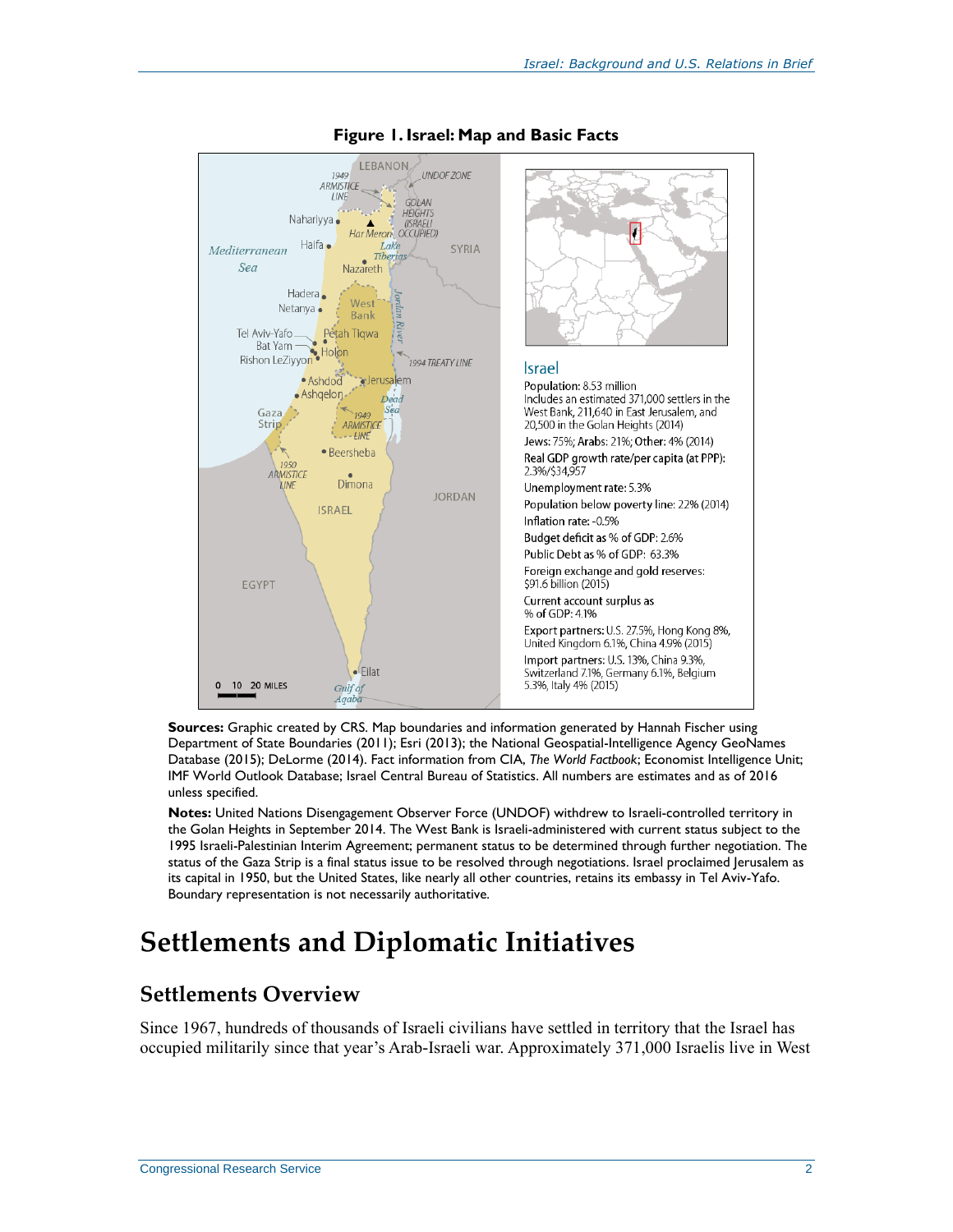Bank settlements, with nearly 212,000 more in East Jerusalem.<sup>4</sup> These residential communities are located in areas that Palestinians claim as part of their envisioned future state. Israelis who defend the settlements' legitimacy generally cite some combination of legal, historical, strategic, nationalistic, or religious justifications, although Israeli opinion varies about different types of settlements in different locations.<sup>5</sup>

Since Israeli settlement construction began, it has attracted U.S. and international criticism. The international community generally considers Israeli construction on territory occupied in the 1967 war to be illegal.<sup>6</sup> For background on the issue and U.S. policy, see CRS Report RL33476, *Israel: Background and U.S. Relations*, by Jim Zanotti.

In July 2016, the United States and other members of the international Quartet<sup>7</sup> (European Union, Russia, the U.N. Secretary-General) released a report saying, among other things, that the "continuing policy of settlement construction and expansion, designation of land for exclusive Israeli use, and denial of Palestinian development is steadily eroding the viability of the two-state solution."<sup>8</sup> In September 2016, Quartet representatives released a statement reiterating their opposition to settlement construction and expansion, and further specifying concerns with regard to "the retroactive 'legalization' of existing units."<sup>9</sup>

Some Israeli leaders have openly anticipated that after President-elect Trump's inauguration, the U.S. stance would be less critical of official Israeli actions and statements on settlements and other Palestinian-related issues. In this context, Israeli officials have continued announcing settlement plans or construction-related activities, and Prime Minister Netanyahu has supported the advancement of legislation in the Knesset (known as the "Regulation Law") that would expropriate private Palestinian property in order to provide a basis for the legality (under Israeli law) of some settlement outposts. Additionally, after Israel's Supreme Court ruled that an Israeli outpost in the West Bank known as Amona had to be evacuated and demolished because it was built on land privately owned by Palestinians, the Netanyahu government reached a deal in December 2016 to resettle its residents on West Bank land that may also be subject to private Palestinian land ownership claims.<sup>10</sup>

<sup>6</sup> The most-cited international law pertaining to Israeli settlements is the Fourth Geneva Convention, Part III, Section III, Article 49 *Relative to the Protection of Civilian Persons in Time of War*, August 12, 1949, which states in its last sentence, "The Occupying Power shall not deport or transfer parts of its own civilian population into the territory it occupies." Israel counters that the West Bank does not fall under the international law definition of "occupied territory," but is rather "disputed territory" because the previous occupying power (Jordan) did not have an internationally recognized claim to it. Israel claims that, given the demise of the Ottoman Empire at the end of World War I and the end of the British Mandate in 1948, no international actor has a superior legal claim.

 $\overline{a}$  $4$  CIA World Factbook estimates as of 2014.

 $<sup>5</sup>$  For more information on the history of the settlements and their impact on Israeli society, see Naval Postgraduate</sup> School, *Religious Zionism and Israeli Settlement Policy*, 2014; Charles Selengut, *Our Promised Land: Faith and Militant Zionism in Israeli Settlements*, Rowman & Littlefield, 2015; Gershom Gorenberg, *The Accidental Empire: Israel and the Birth of the Settlements, 1967-1977*, New York: Times Books, 2006.

 $7$  The Quartet formed in 2002 as an effort by the members to pool their efforts in mitigating conflict and promoting the peace process.

<sup>&</sup>lt;sup>8</sup> The report, dated July 1, 2016, is available at http://www.state.gov/p/nea/rls/rpt/259262.htm. It also lamented terrorist attacks against civilians and Palestinian incitement to violence.

<sup>&</sup>lt;sup>9</sup> The statement is available at http://www.state.gov/r/pa/prs/ps/2016/09/262344.htm.

<sup>10</sup> Isabel Kershner, "Israel Reaches Deal to Move an Illegal West Bank Settlement," *New York Times*, December 19, 2016.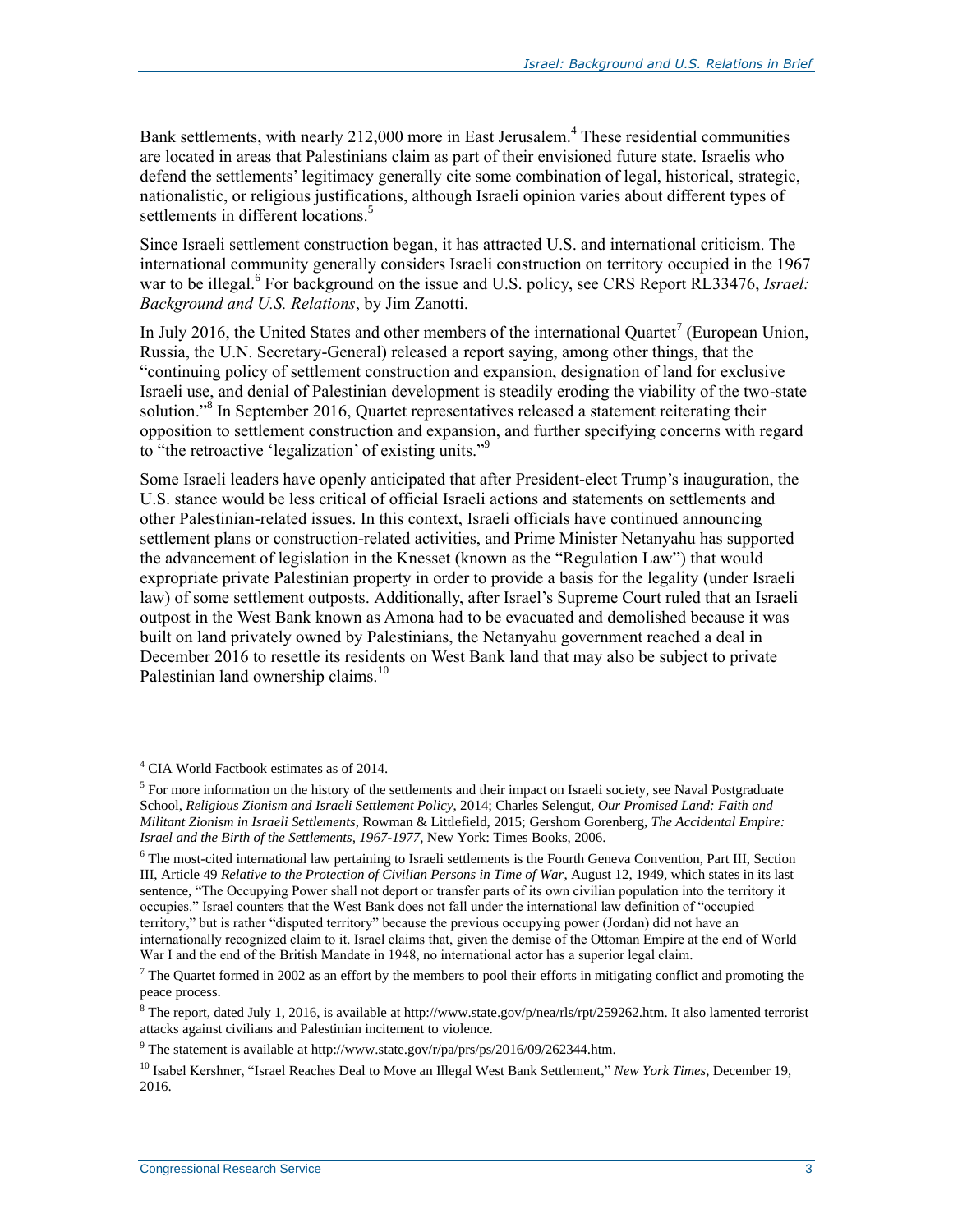#### **UNSCR 2334 and Past U.N. Security Council Activity**

On December 23, 2016, the U.N. Security Council adopted Resolution 2334 by a vote of 14 in favor, zero against, and one abstention by the United States. The resolution, among other things:

- Reaffirms that settlements established by Israel in "Palestinian territory occupied since 1967, including East Jerusalem," constitute "a flagrant violation under international law" and a "major obstacle" to a two-state solution and a "just, lasting and comprehensive peace."
- Reiterates the Council's demand that Israel "immediately and completely cease all settlement activities."
- Underlines that the Council will not recognize changes to 1949-1967 armistice lines demarcating the West Bank other than those agreed by the parties through negotiations.
- Calls upon all states to "distinguish, in their relevant dealings, between the territory of the State of Israel and the territories occupied since 1967."
- Calls for immediate steps to prevent acts of violence against civilians and to clearly condemn all acts of terrorism.
- Calls upon both parties to act on the basis of international law and their previous agreements and obligations, and to "refrain from provocative actions, incitement and inflammatory rhetoric."
- Urges the intensification and acceleration of international and regional diplomatic efforts and support aimed at achieving a "comprehensive, just and lasting peace in the Middle East."

In 1980, UNSCR 465, which was adopted unanimously, had determined that Israel's practices of settling parts of its population in territories occupied since 1967 constituted a "flagrant violation of the Geneva Convention relative to the Protection of Civilian Persons in Time of War." Some subsequent UNSCRs featured language appearing to criticize settlements.<sup>11</sup>

In February 2011, the United States vetoed a draft UNSCR—approved by all 14 other members of the Security Council—that would have characterized Israeli settlements in the West Bank and East Jerusalem as illegal, and demanded cessation of settlement activities. The draft did not contain language similar to UNSCR 2334 condemning terrorism and calling for actors to prevent violence and refrain from incitement.<sup>12</sup> Susan Rice, then-U.S. Permanent Representative to the United Nations, clarified that despite its veto, the Obama Administration still opposed settlement construction as illegitimate and at cross-purposes with peace efforts.<sup>13</sup>

Also, on December 30, 2014, a Palestinian-backed, U.S.-opposed U.N. Security Council draft resolution regarding some contentious Israeli-Palestinian issues garnered only eight of the required nine votes for adoption. 14

<sup>&</sup>lt;sup>11</sup> See, e.g., https://peacenow.org/WP/wp-content/uploads/US-Israel-UNSCRs-1967-present.pdf.

<sup>&</sup>lt;sup>12</sup> For an analysis, see Michal Hatuel Radoshitzky, "Analysis: Four factors that paved the way for UN vote on settlements," jpost.com, December 27, 2016.

<sup>&</sup>lt;sup>13</sup> "United States vetoes Security Council resolution on Israeli settlements," UN News Centre, February 18, 2011.

<sup>&</sup>lt;sup>14</sup> U.N. Press Release: "Resolution in Security Council to Impose 12-Month Deadline on Negotiated Solution to Israeli-Palestinian Conflict Unable to Secure Nine Votes Needed for Adoption," December 30, 2014. Among other issues, the draft resolution would have affirmed "the urgent need" to attain a negotiated two-state solution within 12 months, and (continued...)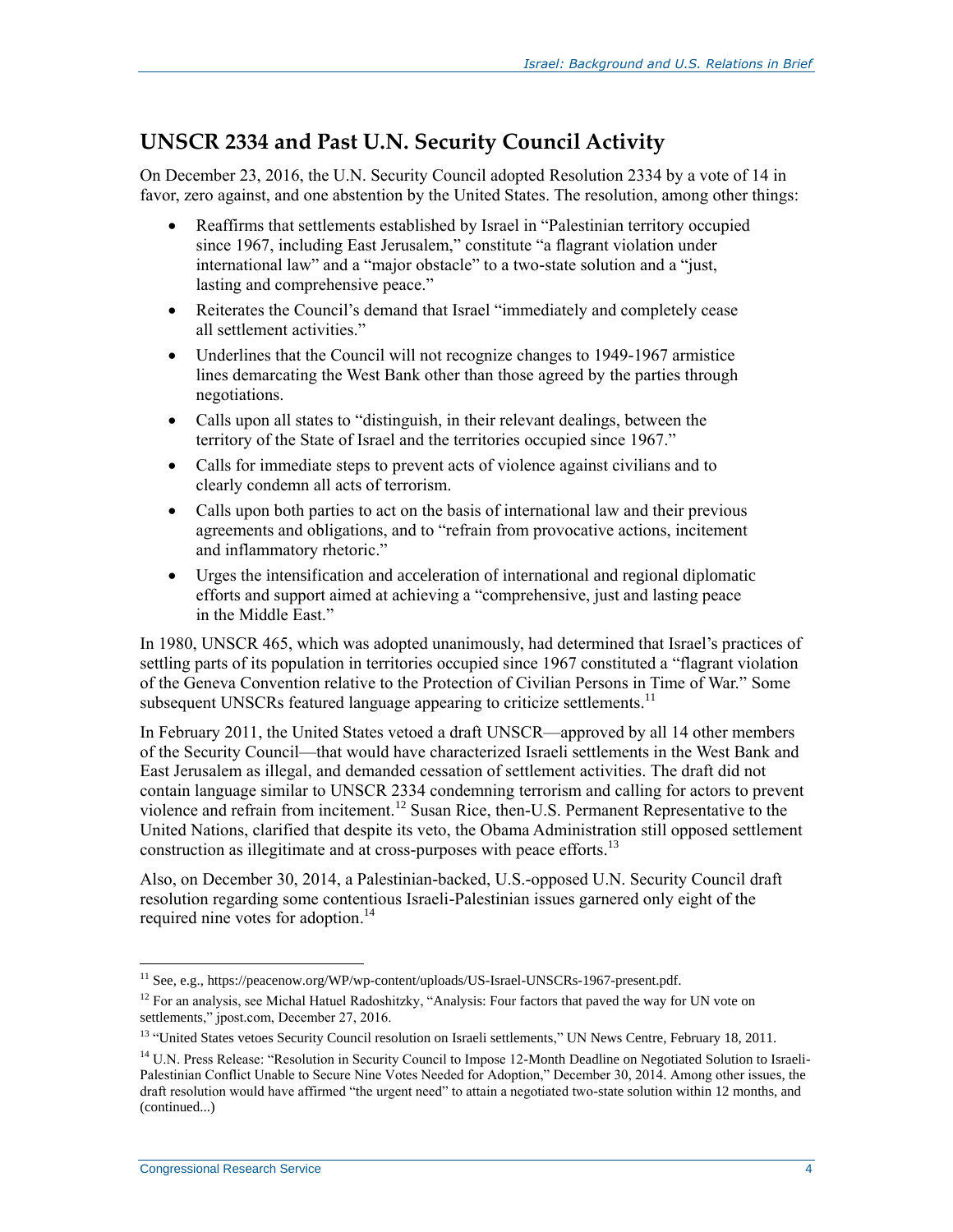Prior to the February 2011 U.S. veto, other Administrations had vetoed several draft UNSCRs relating to Israel, including 1983 and 1997 draft UNSCRs relating specifically to settlements.<sup>15</sup>

Various observers and policymakers have debated the impact of UNSCR 2334. One media report characterized UNSCR 2334 as "largely symbolic" because it did not include specific references to sanctions or other punitive measures against Israel.<sup>16</sup> On January 5, 2017, the House passed H.Res. 11, which objected to UNSCR 2334 and the Obama Administration's abstention, by a 340- 80 vote (with four voting "present"). A similar resolution, S.Res. 6, has been introduced in the Senate, and was co-sponsored by 47 Senators as of January 6. On September 20, 2016, 88 Senators had signed a letter to Obama urging him to "make it clear that you will veto any onesided UNSC resolution that may be offered in the coming months … whether focused on settlements or other final-status issues."<sup>17</sup> In April 2016, 394 Representatives had signed a similar letter to President Obama.<sup>18</sup>

#### **The Kerry Speech and Principles**

Following the adoption of UNSCR 2334, Secretary Kerry gave a speech to explain the U.S. abstention and to set forth six principles as a possible basis for future Israeli-Palestinian negotiations. He stated:

We've made countless public and private exhortations to the Israelis to stop the march of settlements…. Yet the settlement activity just increased, including advancing the unprecedented legislation to legalize settler outposts that the prime minister himself reportedly warned could expose Israel to action at the Security Council and even international prosecution before deciding to support it.

In the end, we could not in good conscience protect the most extreme elements of the settler movement as it tries to destroy the two-state solution. We could not in good conscience turn a blind eye to Palestinian actions that fan hatred and violence. It is not in U.S. interest to help anyone on either side create a unitary state. And we may not be able to stop them, but we cannot be expected to defend them. And it is certainly not the role of any country to vote against its own policies.

That is why we decided not to block the UN resolution that makes clear both sides have to take steps to save the two-state solution while there is still time. And we did not take this decision lightly. The Obama Administration has always defended Israel against any effort at the UN and any international fora or biased and one-sided resolutions that seek

<sup>(...</sup>continued)

would have "decided" that the solution was to be based on a number of parameters, including "a full and phased withdrawal of the Israeli occupying forces, which will end the occupation that began in 1967 over an agreed transition period in a reasonable timeframe, not to exceed the end of 2017." See the text of the draft resolution at http://unispal.un.org/unispal.nsf/5ba47a5c6cef541b802563e000493b8c/a12252711015996d85257dbf00536b1c? OpenDocument.

<sup>&</sup>lt;sup>15</sup> Jewish Virtual Library, U.N. Security Council: U.S. Vetoes of Resolutions Critical to Israel.

<sup>&</sup>lt;sup>16</sup> Josef Federman, "Israel's Humbled Benjamin Netanyahu Places Hopes in Donald Trump," Associated Press, December 25, 2016.

<sup>&</sup>lt;sup>17</sup> The text of the letter is available at https://www.gillibrand.senate.gov/newsroom/press/release/senators-gillibrandand-rounds-lead-bipartisan-initiative-urging-president-obama-to-reject-and-if-needed-veto-any-one-sided-resolutionsat-the-united-nations.

<sup>18</sup> Its text is available at http://kaygranger.house.gov/sites/granger.house.gov/files/

Letter%20to%20President%20Obama%20supporting%20direct%20negotiations%20%E2%80%93%20signed%20by% 20394%20Members%20of%20Congress\_1.pdf.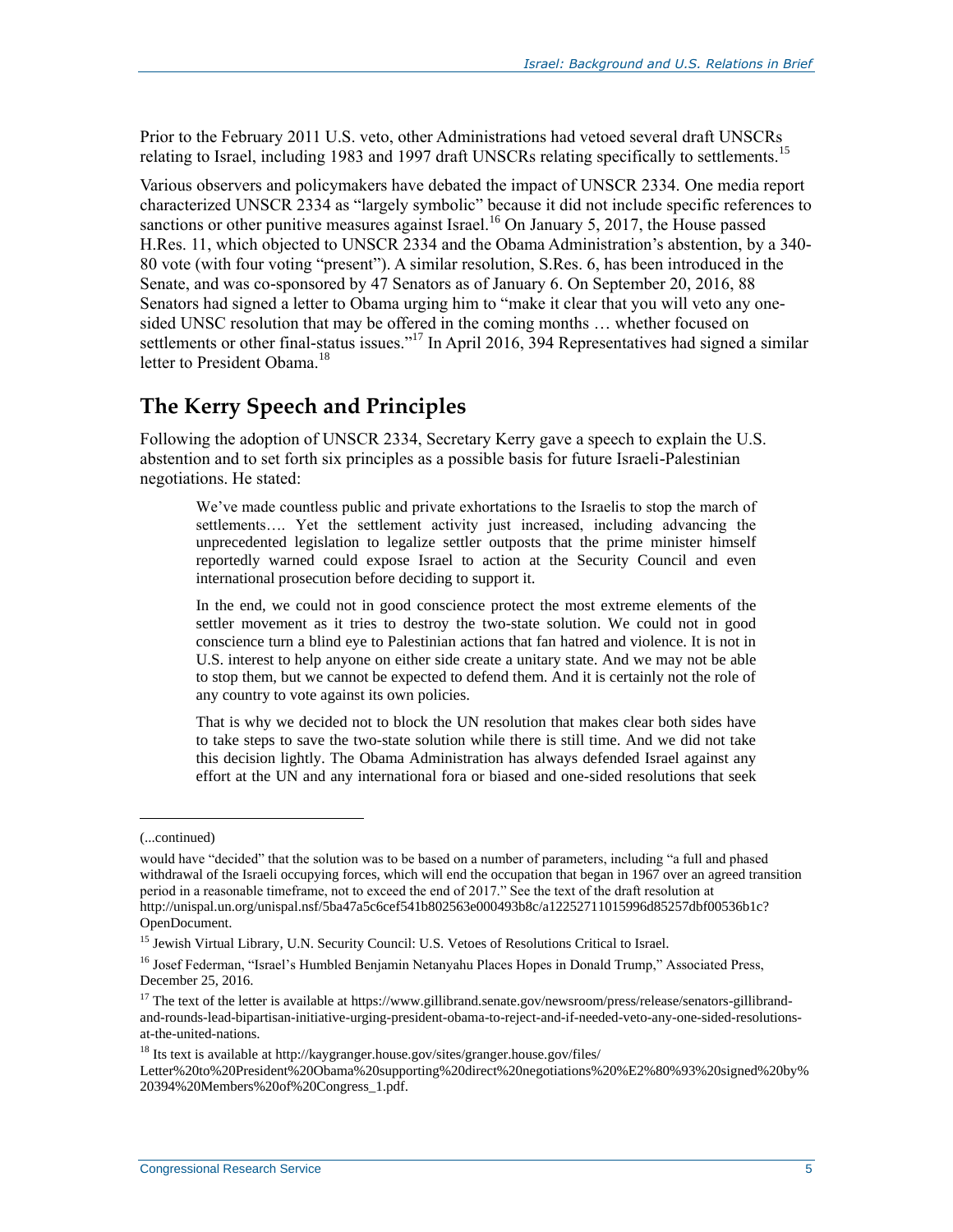to undermine its legitimacy or security, and that has not changed. It didn't change with this vote.

But remember it's important to note that every United States administration, Republican and Democratic, has opposed settlements as contrary to the prospects for peace, and action at the UN Security Council is far from unprecedented. In fact, previous administrations of both political parties have allowed resolutions that were critical of Israel to pass, including on settlements.<sup>19</sup>

The six principles Kerry stated as a possible basis for future negotiations were:

- 1. **Borders.** Provide for secure and recognized international borders between Israel and a viable and contiguous Palestine, negotiated based on the 1967 lines with mutually agreed equivalent swaps.
- 2. **Two states.** Fulfill the vision of the U.N. General Assembly Resolution 181 of two states for two peoples, one Jewish and one Arab, with mutual recognition and full equal rights for all their respective citizens.
- 3. **Palestinian refugees.** Provide for a just, agreed, fair, and realistic solution to the Palestinian refugee issue, with international assistance, that includes compensation, options and assistance in finding permanent homes, acknowledgment of suffering, and other measures necessary for a comprehensive resolution consistent with two states for two peoples.
- 4. **Jerusalem.** Provide an agreed resolution for Jerusalem as the internationally recognized capital of the two states, and protect and assure freedom of access to the holy sites consistent with the established status quo.
- 5. **Security.** Satisfy Israel's security needs and bring a full end, ultimately, to the occupation, while ensuring that Israel can defend itself effectively and that Palestine can provide security for its people in a sovereign and non-militarized state.
- 6. **End of conflict.** End the conflict and all outstanding claims, enabling normalized relations and enhanced regional security for all as envisaged by the Arab Peace Initiative.<sup>20</sup>

Kerry reportedly intends to participate in a January 2017 international conference in France aimed at encouraging the resumption of negotiations.

#### **Statements and Reactions**

President-elect Trump publicly advocated a U.S. veto of UNSCR 2344 before the vote,<sup>21</sup> and indicated after the vote and the Kerry speech that his approach to Israeli-Palestinian issues would be different.<sup>22</sup> Prime Minster Netanyahu vehemently denounced the resolution and expressed his

<sup>&</sup>lt;sup>19</sup> State Department transcript of Kerry's remarks, Washington, DC, December 28, 2016.

 $20$  The Arab Peace Initiative offers a comprehensive Arab peace with Israel if Israel were to withdraw fully from the territories it occupied in 1967, agree to the establishment of a Palestinian state with a capital in East Jerusalem, and provide for the "[a]chievement of a just solution to the Palestinian Refugee problem in accordance with UN General Assembly Resolution 194." The initiative was proposed by Saudi Arabia, adopted by the 22-member Arab League (which includes the PLO), and later accepted by the 56-member Organization of the Islamic Conference (now the Organization of Islamic Cooperation) at its 2005 Mecca summit. The text of the initiative is available at http://www.bitterlemons.org/docs/summit.html.

<sup>21</sup> Peter Baker, "President-Elect Moves to Shape Mideast Policy," *New York Times*, December 23, 2016.

<sup>22</sup> "Trump after Kerry speech: Israel treated 'very, very unfairly,'" *Jewish Telegraphic Agency*, December 30, 2016.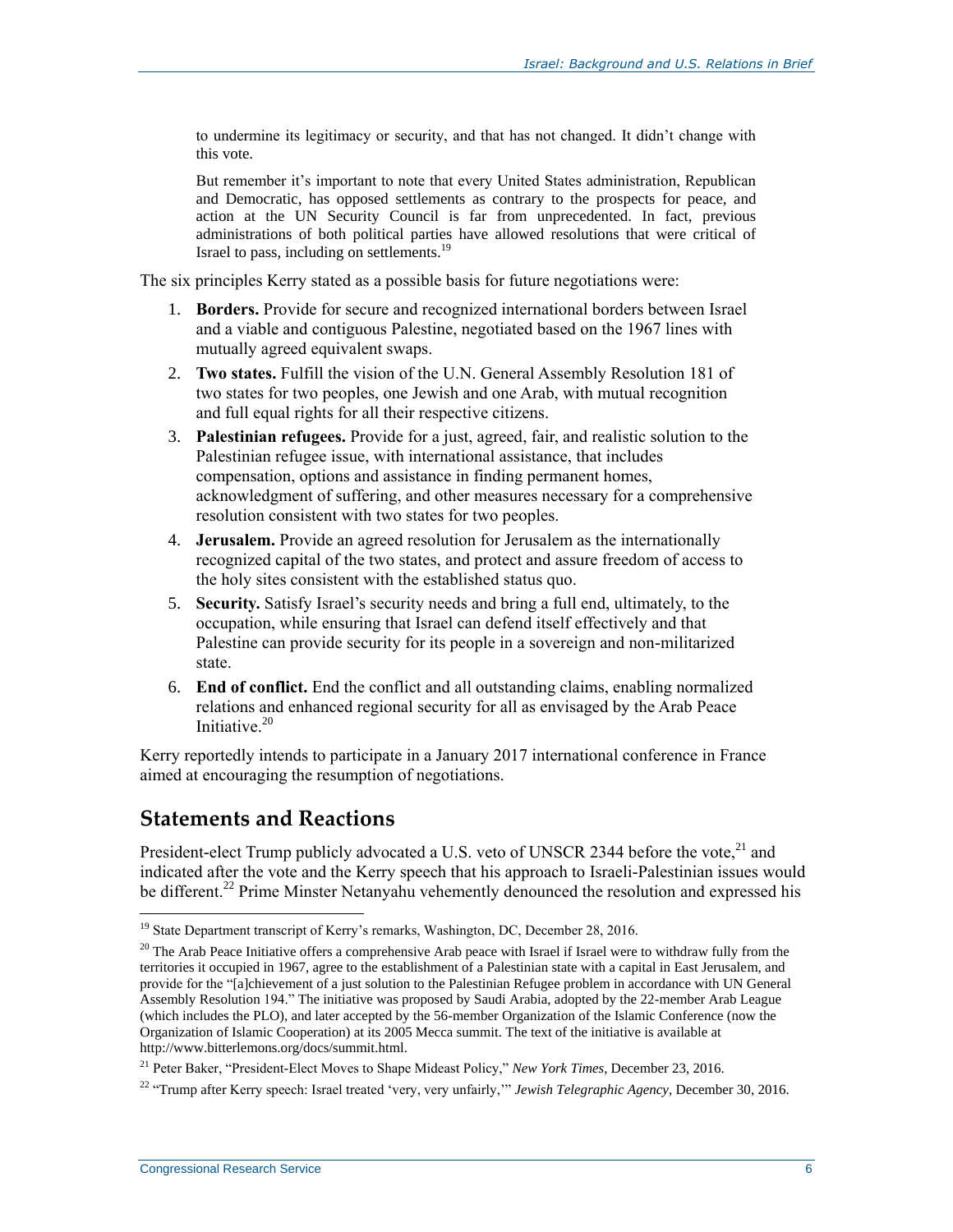enthusiasm to work with the Trump Administration. Netanyahu also took diplomatic measures to show displeasure with the various countries involved in the vote.

On December 27, a Netanyahu spokesman said that Israel had "ironclad information" showing that the Obama Administration "helped craft this resolution and pushed hard for its eventual passage."<sup>23</sup> In a press briefing the same day, the State Department spokesperson said that the United States did not draft the resolution or put it forward, but that:

 $\ldots$  as the draft [of] the text was circulated, we said to those on the Security Council that – what further changes were needed to make the text more balanced. And in fact, we ended up abstaining because we didn't feel it was balanced enough in the sense of it didn't hit hard enough on the incitement-to-violence side of the coin.

According to one media account, the Obama Administration "acknowledged that it considered the possibility of abstaining on a settlements resolution over the past year as various drafts were circulated by different countries."<sup>24</sup>

Reactions to UNSCR 2344 and Kerry's speech have varied. Many Israeli leaders—particularly from parties within Netanyahu's governing coalition—have criticized the U.S. and international actions. Some Israeli leaders—particularly from the opposition—have blamed Netanyahu for policies that they claim fueled the U.S. and international initiatives.<sup>25</sup> Many European leaders have welcomed the Obama Administration's actions, while some Arab observers have questioned what impact such actions can have in light of the impending presidential transition.<sup>26</sup>

In line with the earlier-mentioned letters to President Obama signed by large majorities in the Senate and House (in the 114<sup>th</sup> Congress), several Members of Congress have voiced displeasure with the U.S. abstention on UNSCR 2334 and with the Kerry speech. For example, Senate Minority Leader Charles Schumer was quoted as stating, "While he may not have intended it, I fear Secretary Kerry, in his speech and action at the UN, has emboldened extremists on both sides."<sup>27</sup> Observers debate the extent to which some Members of Congress may quietly approve of Obama Administration criticism of settlements or some other Israeli policies.<sup>2</sup>

### **Possible Implications**

The consequences of recent U.S. and international actions are unclear. Will they substantively increase international leverage against Israel in its settlement activities or more broadly? Will they lead to greater determination among right-of-center Israeli leaders to disregard or actively challenge international initiatives or pressure via unilateral Israeli actions? Beyond the initiatives' specific scope, will they have wider ripple effects on Israeli-Palestinian and regional dynamics?

 $\overline{a}$ <sup>23</sup> Josef Federman, "Israel: 'Ironclad information' White House behind UN rebuke," Associated Press, December 27, 2016.

 $^\mathrm{24}$  Ibid.

<sup>25</sup> Mazal Mualem, "UN anti-settlement resolution wake-up call for Israelis," *Al-Monitor Israel Pulse*, December 28, 2016; "Israeli officials: US abstention was Obama's 'last sting,' showed his 'true face,'" *Times of Israel*, December 24, 2016.

<sup>26</sup> Jonathan Martin, "Kerry's Blunt Words for Israel Denounced by Lawmakers in Both Parties," *New York Times*, December 28, 2016.

<sup>&</sup>lt;sup>27</sup> Mark Hensch, "Schumer: Kerry 'emboldened extremists on both sides," *The Hill*, December 28, 2016.

<sup>28</sup> Betsy Woodruff, "Will John Kerry's Israel Speech Tear the Democrats Apart?" *Daily Beast*, December 29, 2016.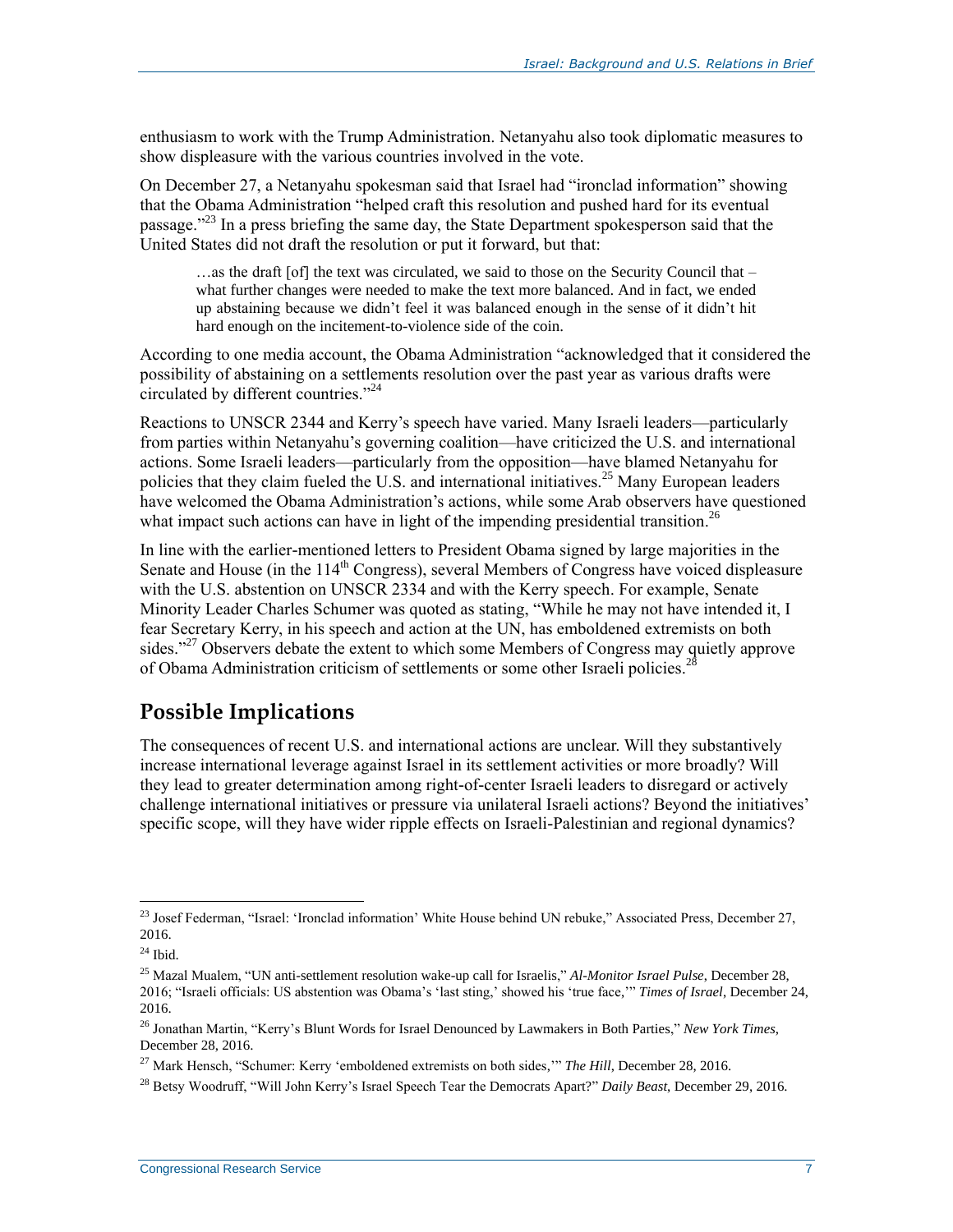#### **Past "Lame Duck" U.S. Diplomatic Initiatives on Israeli-Palestinian Issues**

**Reagan Administration.** In December 1988, during the first Palestinian intifada (or uprising, which lasted roughly from 1987 to 1991), the United States authorized the start of substantive U.S. dialogue with the Palestine Liberation Organization (PLO), as Vice President/President-elect George H.W. Bush prepared to take office. After subsequent diplomatic efforts by the Bush and Clinton Administrations, Israel and the PLO began the Oslo peace process with the Declaration of Principles in September 1993.

**Clinton Administration.** After unsuccessful U.S.-mediated efforts at an Israeli-Palestinian peace agreement and the outbreak of the second intifada in September 2000 (which would last roughly until 2005), President Clinton proposed the "Clinton Parameters" in a December 23, 2000, speech.<sup>29</sup> The parameters were intended to bridge gaps between the two sides' positions, but the sides did not reach agreement before Clinton left office. The parameters continue to influence negotiating proposals and debate over possible outcomes.

**George W. Bush Administration.** Although substantive negotiations between Israel and the Palestinians ended before the November 2008 U.S. presidential elections, the "Annapolis process" launched by President Bush in November 2007, as an attempt to reach a peace agreement by the end of 2008, nominally continued until the outbreak of a conflict between Israel and Hamas in Gaza in late December 2008. Bush Administration officials were active in efforts throughout the conflict to support Israel while also encouraging the cease-fire that went into effect on January 18, 2009, days before President Obama's inauguration.

Following the adoption of UNSCR 2334, Palestinian leaders indicated that they will campaign "to require that other countries not just label products made in the settlements, but ban them."<sup>30</sup> Palestinian Authority (PA) Foreign Minister Riad Malki also talked about using the resolution to facilitate possible boycotts, lawsuits, and efforts to press the International Criminal Court (ICC) to prosecute Israeli officials.<sup>31</sup>

On the Israeli side, Netanyahu has outwardly cultivated the image that Trump's accession will strengthen Netanyahu's hand internationally, and that other countries are unlikely to threaten Israel with harmful isolation due to Israel's value as a trade, defense, and intelligence partner.<sup>32</sup> Observers question whether Netanyahu will come under increasing pressure to choose between his previous support-in-principle for a two-state solution and more right-leaning policies being pushed domestically.<sup>33</sup> Prominent Israeli pro-settler leader and Education Minister Naftali Bennett has stepped up his calls for Israel to abandon the two-state solution and either annex or effectively annex large swaths of the West Bank that are now populated by Israeli settlers.<sup>34</sup> Bennett stated in early January 2017 that, after Trump's inauguration, Bennett would sponsor a bill to annex the Ma'ale Adumim settlement, which is located slightly eastward of Israel's municipal boundary for Jerusalem.<sup>35</sup>

Various aspects of the Israeli-Palestinian conflict appear unchanged by recent diplomatic developments. Israel maintains overarching control of the security environment in Israel and the West Bank. Palestinians remain divided between a PA administration with limited self-rule in

<sup>&</sup>lt;sup>29</sup> http://cmep.org/content/clinton-parameters-december-23-2000.

<sup>30</sup> Peter Baker, "A Defiant Israel Vows to Expand Its Settlements," *New York Times*, December 27, 2016.

<sup>&</sup>lt;sup>31</sup> Ibid. For more information on ICC action regarding the "situation in Palestine," see CRS Report RS22967, *U.S. Foreign Aid to the Palestinians*, by Jim Zanotti.

<sup>32</sup> Raphael Ahren, "For the PM, there is no damage Obama could do that Trump could not undo," *Times of Israel*, December 27, 2016.

<sup>33</sup> Isabel Kershner, "Israel Wonders How Long Netanyahu Can Back Settlements and Two-State Solution," *New York Times*, December 25, 2016.

<sup>&</sup>lt;sup>34</sup> Mualem, op. cit.

<sup>35</sup> Rory Jones, "Israel Lawmakers Plan to Push Annexation Bill," *Wall Street Journal*, January 3, 2017.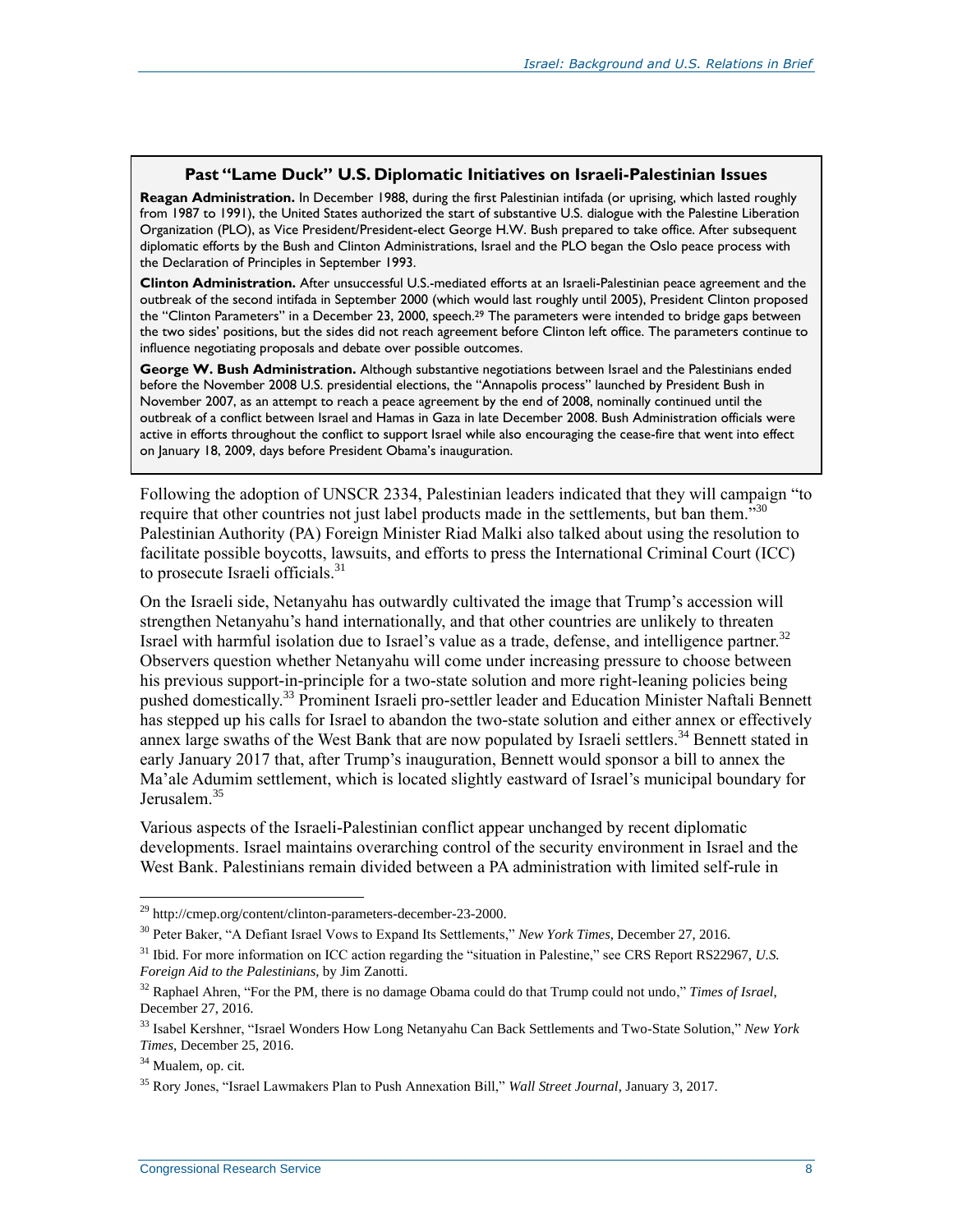specified West Bank urban areas, led by the Fatah movement and President Mahmoud Abbas, and a de facto Hamas administration in the Gaza Strip. Both the PA and Hamas face major questions regarding future leadership and succession. There has been little or no change in the gaps between Israeli and Palestinian positions on key issues of dispute since the last round of direct talks broke down in April 2014. Since 2011, Arab states that have traditionally championed the Palestinian cause have been more preoccupied with their own internal concerns, and many have built or strengthened informal ties with Israel based on common concerns regarding Iran and its regional influence.

### **Presidential Transition and U.S. Policy Options**

As Trump prepares to take office, reports indicate that his close advisors on Israeli issues include his chief strategist Stephen Bannon, son-in-law Jared Kushner, and lawyer David Friedman—his proposed nominee to be U.S. ambassador to Israel.<sup>36</sup> Friedman's nomination—subject to Senate approval—has attracted attention because of his past statements and financial efforts in support of Israeli settlements in the West Bank, $37$  and his sharp criticism of the Obama Administration, some Members of Congress, and some American Jews.<sup>38</sup>

Speculation surrounds what actions the President-elect and Congress might take on Israeli-Palestinian issues in the coming months. Friedman and a number of other aides have stated that the President-elect is serious about implementing his campaign pledge to move the U.S. embassy in Israel from Tel Aviv to Jerusalem (discussed below). Trump has stated aspirations to help broker a final-status Israeli-Palestinian agreement. Other possible presidential or legislative initiatives could address:

- U.S. aid to Israel and the Palestinians.
- Standing U.S. policy on a two-state solution and other issues of dispute.
- U.S. contributions to and participation at the United Nations and other international bodies.
- U.S. approaches to other regional and international actors that have roles on Israeli-Palestinian issues.

## **U.S. Embassy Move to Jerusalem?**

### **Background**

Successive U.S. Administrations of both political parties since 1948 have maintained that the fate of Jerusalem is to be decided by negotiations and have discouraged the parties from taking actions that could prejudice the final outcome of those negotiations. The Palestinians envisage East Jerusalem as the capital of their future state. However, the House of Representatives passed H.Con.Res. 60 in June 1997, and the Senate passed S.Con.Res. 21 in May 1997. Both resolutions

 $\overline{a}$ <sup>36</sup> Karen DeYoung, "For Obama, abstention at U.N. was a no-risk move," *Washington Post*, December 29, 2016; Matthew Rosenberg, "Trump Chooses Hard-Liner as Ambassador to Israel," *New York Times*, December 15, 2016.

<sup>37</sup> Judy Maltz, "David Friedman Raised Millions for Radical West Bank Jewish Settlers," *Ha'aretz*, December 16, 2016.

<sup>38</sup> See, e.g., Rosenberg, op. cit.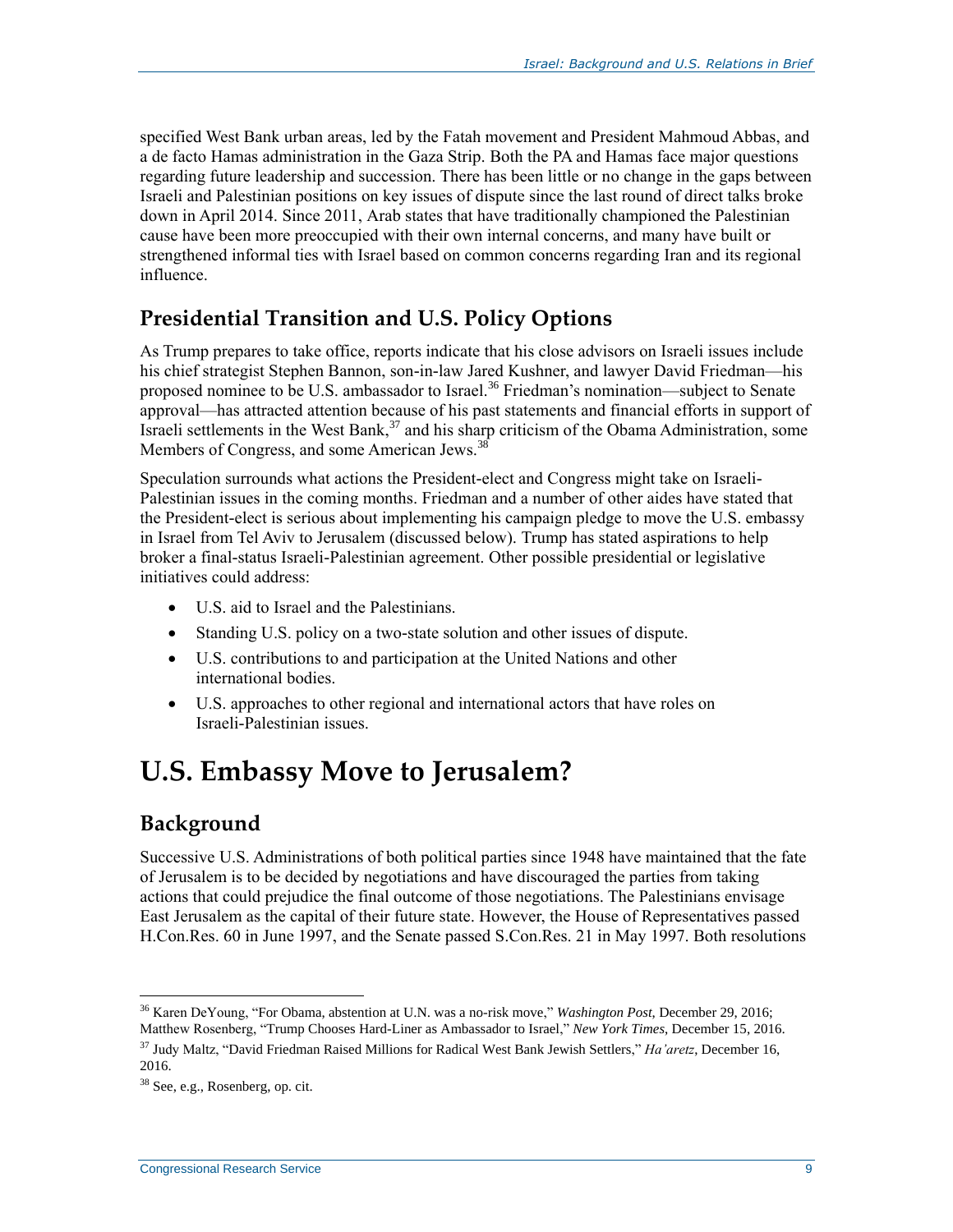called on the Clinton Administration to affirm that Jerusalem must remain the undivided capital of Israel.

A related issue is the possible relocation of the U.S. embassy from Tel Aviv to Jerusalem. Proponents argue that Israel is the only country where a U.S. embassy is not in the capital identified by the host country, that Israel's claim to West Jerusalem—where an embassy may be located—is unquestioned, and/or that Palestinians must be disabused of their hope for a capital in Jerusalem. Opponents say such a move would undermine prospects for Israeli-Palestinian peace and U.S. credibility with Palestinians and in the Muslim world, and could prejudge the final status of the city. The Jerusalem Embassy Act of 1995 (P.L. 104-45) provided for the embassy's relocation by May 31, 1999, but granted the President authority, in the national security interest, to suspend limitations on State Department expenditures that would be imposed if the embassy did not open. Presidents Clinton, Bush, and Obama have consistently suspended these spending limitations, and the embassy has remained in Tel Aviv. President Obama issued the most recent six-month suspension of limitations on December 1,  $2016$ <sup>39</sup>

Over successive Congresses, various Members have periodically introduced substantially similar versions of a Jerusalem Embassy and Recognition Act or thematically related bills or resolutions. Such bills and resolutions seek the embassy's relocation and would remove or advocate the removal of the President's authority to suspend the State Department expenditure limitations cited above. New versions (S. 11, H.R. 257, and H.R. 265) were introduced in January 2017.

#### **Prospective Trump Administration Action and Potential Reaction**

As a candidate, Donald Trump—like Bill Clinton and George W. Bush when they were presidential candidates—pledged to move the embassy to Jerusalem. As mentioned above, since the election a number of Trump's top aides—including David Friedman, his proposed nominee to be U.S. ambassador to Israel—have stated that the President-elect intends to follow through on the campaign pledge, but one aide stated in November 2016 that he would "create consensus at home" before making the change.<sup>40</sup>

Media sources and other observers have speculated about how the incoming Administration might logistically handle an embassy move. They have discussed the use of sites owned or leased by the U.S. government as possible venues for an embassy in Jerusalem.<sup>41</sup> They have also raised the possibility of Trump designating the existing U.S. Consulate General in Jerusalem (which currently only deals with Palestinians in the West Bank, East Jerusalem, and Gaza) as an embassy or an embassy annex. $42$ 

 $\overline{a}$ <sup>39</sup> https://www.whitehouse.gov/the-press-office/2016/12/01/presidential-determination-suspension-limitations-underjerusalem.

<sup>&</sup>lt;sup>40</sup> Daniel Estrin, "Trump Favors Moving U.S. Embassy to Jerusalem, Despite Backlash Fears," NPR, November 15, 2016.

<sup>41</sup> Raphael Ahren, "Jerusalem of Trump: Where the president-elect might put the US embassy," *Times of Israel*, December 13, 2016; Tamar Pileggi, "Trump's team already exploring logistics of moving embassy to Jerusalem report," *Times of Israel*, December 12, 2016.

<sup>42</sup> Efraim Cohen, "How Trump Could Make Quick Move to Jerusalem for U.S. Israel Embassy," *New York Sun*, December 13, 2016.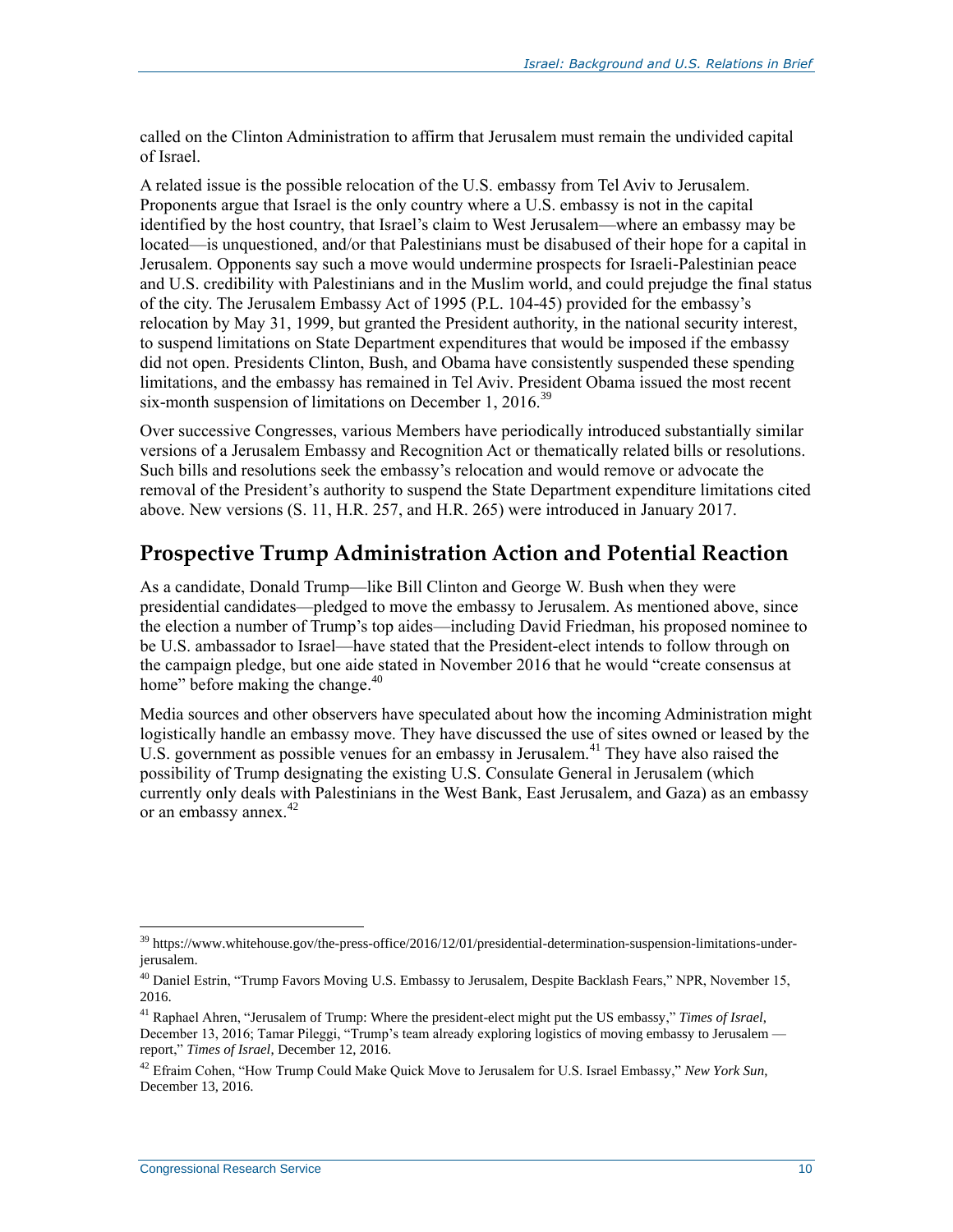

#### **Figure 2. Selected Key Sites in Jerusalem**

**Source:** Those stated in the graphic and *Times of Israel*.

**Notes:** All locations and lines are approximate. Unofficial media reports, as well as official U.S. government information provided to CRS in 2013 regarding U.S. government ownership or leasing of property in Jerusalem, contribute to the designation of possible future U.S. diplomatic sites.